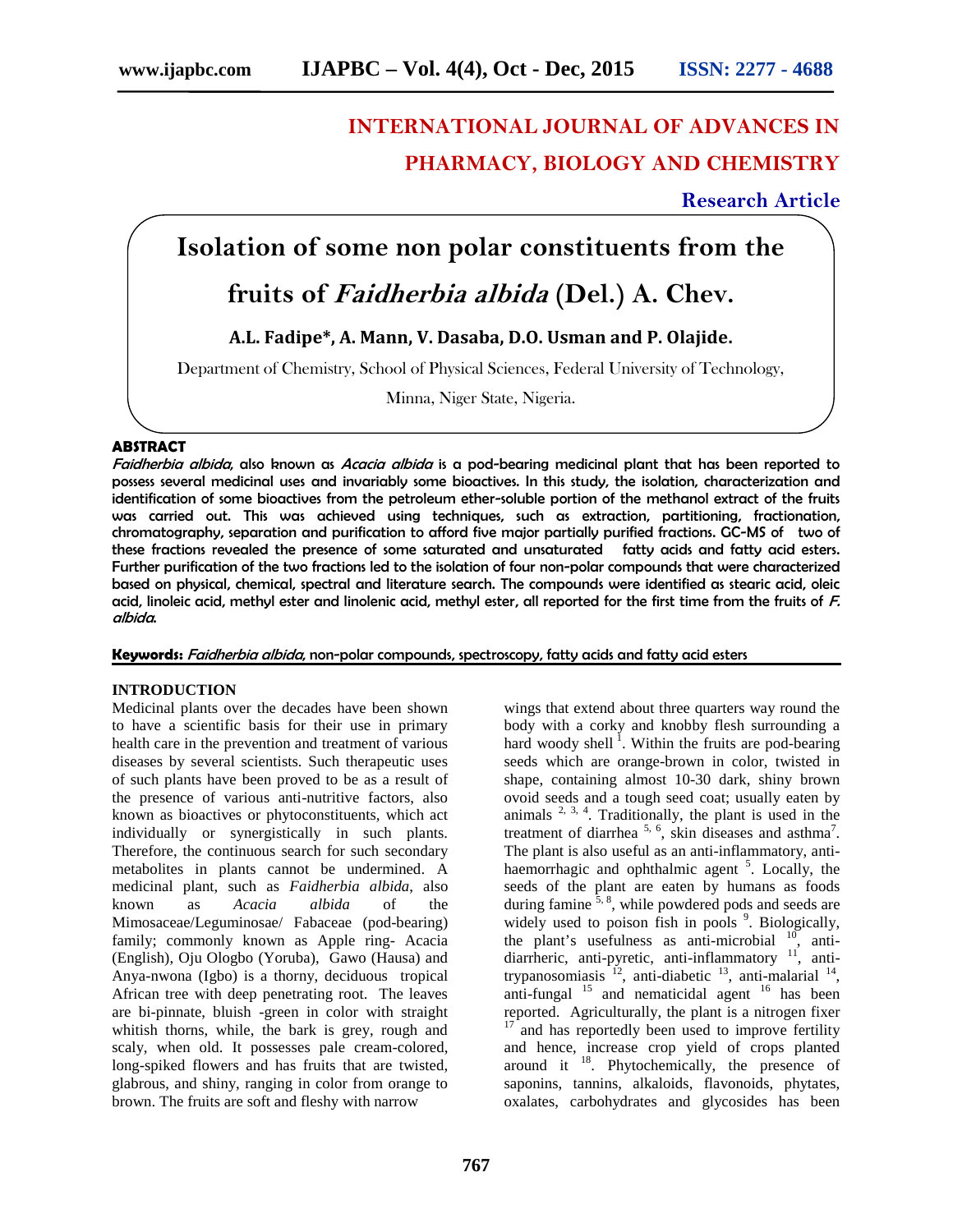reported in the plant  $11,13, 19-21$ . Extraction and characterization of the seed oil of the plant revealed that it is quite rich in saturated and unsaturated fatty acids, such as myristic, palmitic, stearic, palmitoleic, oleic and linoleic acid  $^{22}$ . GC-FID and GC-MS a analysis of the composition of essential oils from the stem bark of the plant revealed the presence of thirty seven constituents, with -pinene (a terpene) being the most abundant  $^{23}$ . In view of the absence of much information on the bioactives of the fruits of *F. albida*, the continuous search for secondary metabolites in plants has therefore prompted the extraction, isolation and characterization of more constituents from the fruits of *faidherbia albida*

#### **MATERIALS AND METHODS**

#### **Collection and Identification of Plant Material**

Fruits of *Faidherbia albida* were collected from Madari, Jigawa Local Government Council of Kano State, Nigeria; in the month of December, 2014. Identification and authentication was carried out by Dr. (Mrs.) Jemilat Ibrahim of the Department of Medicinal Plant Research and Development (MPR&TM) of National Institute for Pharmaceutical Research and Development, Idu (NIPRD) and a voucher deposited (NIPRD/H/6151).

#### **Extraction of Plant Material**

Air-dried powdered fruits of *Faidherbia albida* (700 g) were extracted exhaustively by macerating with 80% methanol. The filtrate was decanted, filtered and concentrated *in vacuo*. Dried extract was weighed and coded crude methanolic extract of fruits of *F. albida* (M).

#### **Partitioning of Crude Extract (M)**

The extract, M, was suspended in 500 ml of distilled water, shaken vigorously and set aside for 2 h. The homogenous reddish-brown mixture obtained was then partitioned with petroleum ether  $(60-80^{\circ}C,$ 7x100 ml) and the resulting mixture concentrated *in vacuo*, and evaporated to dryness to obtain an extract coded petroleum ether-soluble portion of methanol extract of *A. albida* (Mp).

#### **Fractionation of Petroleum ether-soluble Portion (Mp)**

Two grams of portion Mp was solubilized in petroleum ether (little quantity) and adsorbed onto silica gel (little quantity). It was evaporated to dryness and the homogeneous mixture subjected to fractionation by flash column chromatography using silica gel (mesh 230-400, 60 g) and petroleum ether  $(60-80^{\circ}\text{C})$  by the slurry method. Elution was carried out with varying proportions of petroleum ether:  $CHCl<sub>3</sub>$  and eluates monitored by TLC (pre coated). Spots on chromatograms were detected using sunlight, UV light and iodine crystals. Identical fractions were pooled and concentrated in vacuo to afford 5 major fractions, of which fractions obtained from solvent systems petroleum ether:  $CHCl<sub>3</sub>(4:1)$ and petroleum ether:  $CHCl<sub>3</sub>$  (1:1) were the most promising, with well resolved spots on TLC. These two fractions were evaporated to dryness and coded Mp-1 and Mp-2 respectively.

#### **GC-MS of Fractions Mp-1 and Mp-2**

The identification of the compounds present in both fractions Mp-1 and Mp-2 using gas chromatography coupled with mass spectroscopy (GC-MS) was based on direct comparison of the retention times and mass spectral data with those for standard compounds and by computer matching with the Wiley 229, NIST 107 and NIST 21 libraries as well as by comparison of the fragmentation patterns of the mass spectra with those reported in the literature  $24, 25$ . Major constituents present in both fractions are presented in Tables 1 and 2 respectively.

#### **Isolation of Compounds Mp-1a and Mp-1b**

TLC of fraction Mp-1 using petroleum ether: EtOAc (9:1) as the mobile phase revealed two major and a minor spot. These were resolved by subjecting the fraction (240 mg) to further purification using flash chromatography (silica gel, mesh 230-400, 30 g). Elution was carried out with varying proportions of petroleum ether and EtOAc. Sub-fraction from solvent mixture petroleum ether: EtOAc (19:1) yielded two major spots that were resolved by further purification using preparative thin layer chromatography  $(1.00$ mm, petroleum ether: CHCl<sub>3</sub>, 9: 1). This gave rise to 2 major bands that were scrapped and triturated with acetone, individually. Concentration of band 1 *in-vacuo* afforded a waxy mixture, which on further purification using PTLC (petroleum ether: CHCl<sub>3</sub>, 4: 1) afforded a single spotted compound, coded Mp-1a. The concentration of band 2 *in-vacuo* yielded an oily substance with some minor impurities at the origin. The oil was washed severally with methanol, yielding a methanol-insoluble fraction, which on TLC afforded a single spotted compound, coded Mp-1b.

#### **Isolation of Compounds Mp-2a and Mp-2b**

TLC of fraction Mp-2 using petroleum ether: EtOAc (4:1) as the mobile phase revealed five major spots which were resolved by subjecting the fraction (225 mg) to further purification using flash chromatography (silica gel, mesh 230-400, 30g). Elution was carried out with varying proportions of petroleum ether and EtOAc. Sub-fraction (114 mg) from solvent mixture petroleum ether: EtOAc (9:1)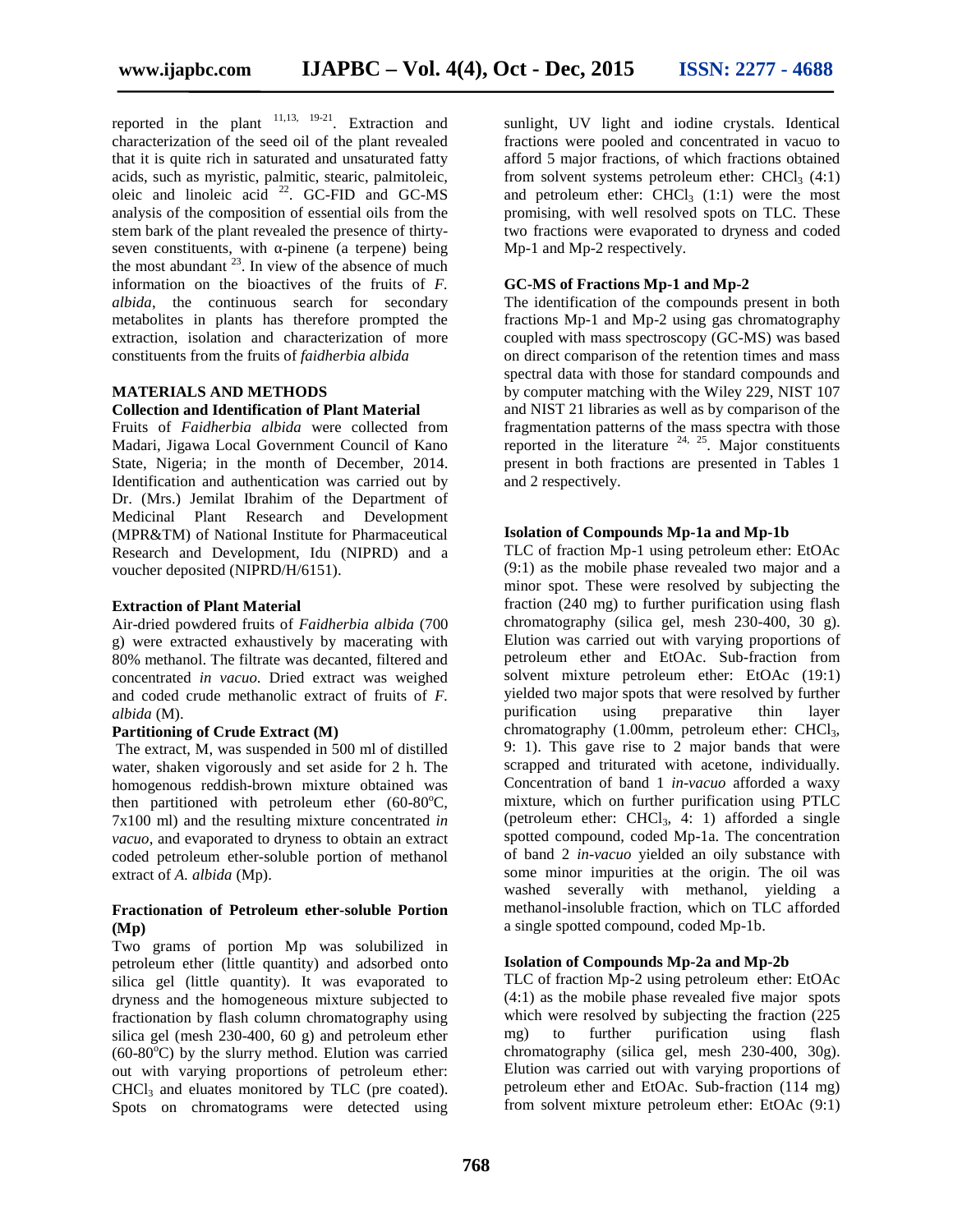was further purified over column (silica gel, mesh 230-400, 30 g, hexane: CHCl<sub>3</sub>) to afford 4 major subfractions. Further purification of sub-fraction from hexane: CHCl $_3$ : 3:7 (83 mg) using column (silica gel, mesh 230-400, 30 g, hexane: EtOAc) afforded a single spotted compound each, coded Mp-2a and Mp- 2b from solvent systems hexane: ethyl acetate (9:1) and hexane: ethyl acetate (6:4) respectively.

#### **Characterization of Isolated Compounds**

Spots on chromatograms were detected using sunlight, UV light and iodine crystals. Chromogenic reagents such as: (i) vanillin-sulphuric acid, heated at 105 $^{\circ}$ C, and (ii) 5% alc. KMnO<sub>4</sub> were also used as spot detectors. UV and IR were both recorded in CHCl<sup>3</sup> using UV spectra (T60 UV-Visible spectrophotometer) and FTIR (Spectrolab MB 3000) respectively; while GC-MS was recorded using GCMS-QP 2010 plus Shimadzu. <sup>1</sup>H-NMR, <sup>13</sup>C-NMR (proton-decoupled) and DEPT-135 spectra were taken in  $CDCl<sub>3</sub>$  on JEOL LA spectrometer operating at 500 MHz. Boiling point was determined using the Siwoloboff's method  $26$ , while melting points were uncorrected.

#### **RESULTS AND DISCUSSION**

GC-MS of partially purified fractions Mp-1 and Mp- 2 revealed that both fractions were made up of fatty acids and fatty acid esters as shown in both Tables 1 and 2. It was shown that the monounsaturated fatty acid, MUFA (oleic acid) was of higher content in fraction Mp-1 than the saturated fatty acids (stearic acid and palmitic acid), while; only a trace amount of a saturated fatty acid methyl ester, FAME (stearic acid methyl ester) was present in the fraction (Table 1). The spectrum of fraction Mp-2 revealed the presence of only fatty acid methyl esters, FAMEs, of which three were unsaturated (linoleic-, linolenicand oleic acid methyl ester), while; two were saturated (palmitic and eicosanoic acid methyl ester) as shown in Table 2, an indication that both fractions are richer in the unsaturated than saturated fatty acids/fatty acid esters.

Fatty acids (FAs) are long aliphatic/hydrocarbon chain containing a carboxylic acid moiety at one end. They are formed by the base-induced ester hydrolysis of fats and oils (saponification). They exist as both saturated and unsaturated fatty acids, in which the unsaturated could be monounsaturated (MUFA) or poly unsaturated fatty acid (PUFA). They are all a common occurrence in plants and animals  $27, 28, 29$ . Fatty acid methyl esters (FAMEs) are also long aliphatic chains, like their fatty acid counterparts, but have their hydrogen group in the COOH moiety being replaced by a  $-CH_3$  group. They are derived by

trans-esterification of fats/oils with methanol  $30$ . They also exist as saturated or unsaturated FAMEs.

#### **Structural Elucidation of Isolated Compounds Stearic acid (Compound Mp-1a)**

Physical and spectral characterization of compound Mp-1a revealed the following: white waxy solid  $(17.8 \text{ mg})$ , melting point  $68.6 \text{ -}70.4^{\circ}\text{C}$  (lit:  $69.3^{\circ}\text{C}$ ), soluble in hexane and chloroform; slightly soluble in acetone and ethanol; insoluble in water, indicating that it is an apolar organic compound. TLC, single spotted,  $R_f$  0.61 (no color under sunlight; UV active; golden brown in iodine; blue with vanillin-sulphuric  $acid + heat$  and deep brown with 5% alc.  $K MnO<sub>4</sub>$ ).

**IR** (max, cm<sup>-1</sup>): 3208.21 (OH of an acid), 2857.6 (C-H), 1722.33 (CO of an acid).

**UV** (max, nm): 199 (saturated COOH).

 $^1$ **H-NMR** (ppm): 10.8 (weak singlet, H-1 of OH), 2.20-2.18 (weak triplet, H-2), 1.53-1.50 (weak multiplet, H-3), 1.27 (sharp singlet, H-4 to H-16), 1.30-1.28 (weak multiplet, H-17) and 0.95-0.92 (weak triplet, H-18).

<sup>13</sup>**C-NMR** analyzed with DEPT 135 (ppm): revealed nine proton de-coupled peaks at 176.4 (C-1), 34.3 (C-2), 24.1 (C-3), 28.2 (C-4), 28.5 (C-5 and C- 15), 28.8 (C-6 to C-14), 30.3 (C-16), 21.9 (C-17) and 14.0 (C-18), of which there are; one quartenary  $(C-1)$ , sixteen methylene (C-2 to C-17), one methyl (C-18) and no methine groups.

**GC-MS** (m/z peaks):  $284[M^+,$  $, \quad C_{18}H_{36}O_2]^+,$  $241[C_{15}H_{29}O_2]^+$ ,  $199[C_{12}H_{23}O_2]^+$ ,  $185[C_{11}H_{21}O_2]^+$ , 171  $[C_9H_{19}O_2]^+$ , 143  $[C_8H_{15}O_2]^+$ , 129  $[C_7H_{13}O_2]^+$ , 115  $[C_6H_{11}O_2]^+, 98[C_7H_{14}]^+, 85[C_6H_{13}]^+, 83[C_6H_{11}]^+,$ 73[base peak,  $C_5H_{13}$ ]<sup>+</sup>, 57[ $C_4H_9$ ]<sup>+</sup>, 55[ $C_4H_7$ ]<sup>+</sup>,  $43[C_3H_6]^+$  and  $41[C_3H_5]^+$ . . GC-MS revealed its molecular formula and weight as  $C_{18}H_{36}O_2$  and 284  $\text{gmol}^{-1}$  respectively.

Compound Mp-1a, was revealed to be a non-polar compound possessing no double bond and has a carboxylic acid functional group at C-1. It was identified as stearic acid (Fig. 1), a common saturated fatty acid (18:0) that has been reported and isolated in several medicinal plants  $31 - 35$ .

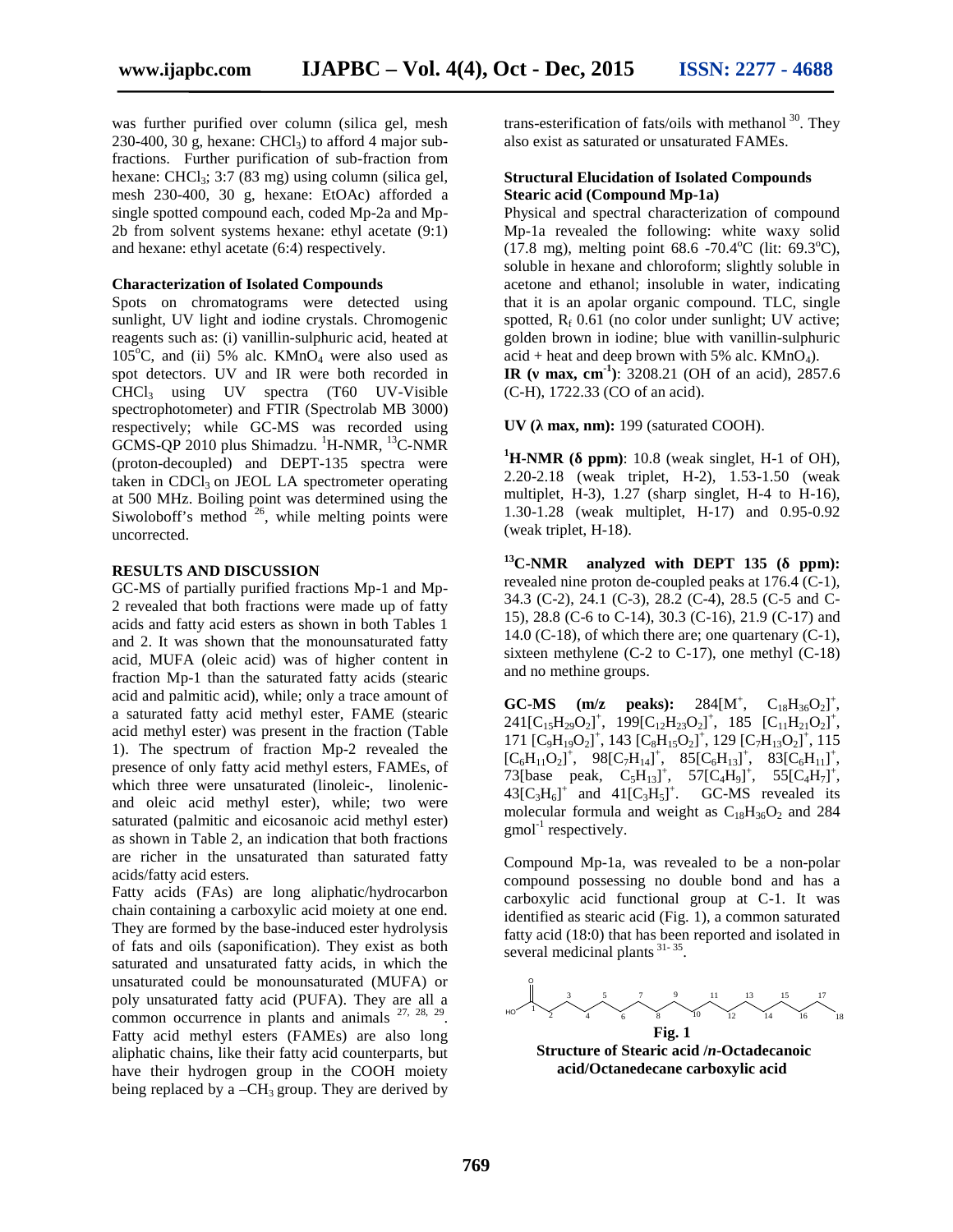**Oleic acid (Compound Mp-1b):** A vellow viscous oil with a slight odor (15.7 mg), melting point 12.4- 14.6 $\rm{^o}C$  (lit: 13.5 $\rm{^o}C$ ), boiling point 358-359 $\rm{^o}C$  (lit:  $360^{\circ}$ C), soluble in benzene, chloroform, dichloromethane and diethyl ether; slightly soluble in acetone, methanol and ethanol; insoluble in water, indicating that it is also an apolar compound. Spot on TLC,  $R_f$  0.52 (no color under sunlight; UV active; golden brown in  $I_2$  crystals; deep blue with vanillinsulphuric acid, heated at  $105^{\circ}$ C for 5 minutes and brown with 5% alc.  $KMnO<sub>4</sub>$ ).

**IR** max  $(cm^{-1})$ : 3219.1 (OH of an acid), 2993.2 (C-H, aliphatic), 1714.4 (CO of an acid), 1638.7 (C=C).

 $UV$  max (nm):  $172$  (C=C),  $202$  (unsaturated COOH) **.**

**<sup>1</sup>H-NMR ( ppm):** 10.7 (weak singlet, H-1); 5.32- 5.25 (weak doublet, H-9 and H-10), 2.10-2.04 (weak triplet, H-2), 1.91-1.86 (weak multiplet, H-8 and H- 11), 1.52-1.55 (weak multipet, H-3), 1.34 (slightly sharp singlet,  $H-7$ ,  $H-12$  and  $H-17$ ),  $1.30$  (very sharp singlet, H-4, H-5, H-6, H-13, H-14, H-15 and H-16) and 1.01-0.94 (weak triplet, H-18).

**<sup>13</sup>C-NMR analyzed with DEPT 135 ( ppm):** revealed thirteen proton-decoupled peaks at 172.7 (C- 1), 133.2 (C-9 and C-10), 35.8 (C-2), 30.7 (C-16), 29.8 (C-7 and C-12), 29.3 (C-6, C-13 and C-14), 29.0 (C-5), 28.9 (C-15), 28.7 (C-4), 26.5 (C-8 and C-11), 24.7 (C-3), 21.6 (C-17) and 13.8 (C-18); of which there are: one quaternary  $(C-1)$ , one methyl  $(C-18)$ , fourteen methylene (C-2 to C-8 and (C-11 to C-17) and two methine (C-9 and C-10) groups.

**GC-MS** (m/z): 282 [M<sup>+</sup>, C<sub>18</sub>H<sub>34</sub>O<sub>2</sub>]<sup>+</sup>, 283 [M +1,  $C_{18}H_{35}O_2$ ] <sup>+</sup>, 264  $[C_{18}H_{33}O]$  <sup>+</sup>, 127  $[C_9H_{19}]$  <sup>+</sup>, 98  $[C_7H_{14}]$ <sup>+</sup>, 97  $[C_7H_{13}]$ <sup>+</sup>, 83  $[C_6H_{11}]$ <sup>+</sup>, 69 $[C_5H_9]$ <sup>+</sup>, 55 [base peak,  $C_4H_7$ ] +, 43 [ $C_3H_7$ ] +, 41[ $C_3H_5$ ] +, 29  $[C_2H_5]^+$  and 27  $[C_2H_3]^+$ . Its molecular formula and weight by GC-MS was found to be  $C_{18}H_{34}O_2$  and  $282$ gmol<sup>-1</sup> respectively. The various data obtained for compound Mp-1b revealed that it is a monounsaturated fatty acid (MUFA) possessing a single double bond at positions C-9 and C-10 and a carboxylic acid functional group at C-1. Compound Mp-1b (Fig. 2) identified as oleic acid (18:1, -9/*cis*- $^{9}$ ) is the most common monoenoic fatty acid in plants <sup>28</sup> and has been reported and isolated in several medicinal plants 32, 33, <sup>36</sup> .

**Linoleic acid, methyl ester (Compound Mp-2a):** Physical and spectral characterization of compound Mp-2a revealed the following: Pale yellow oil (16.5mg), melting point -33 to -31.6<sup>o</sup>C (lit: -35<sup>o</sup>C), boiling point  $207-209$ °C (lit:  $208$ °C), soluble in

hexane, chloroform and diethyl ether; partially soluble in acetone, methanol and insoluble in both hot and cold water, also an apolar compound. TLC, single spotted,  $R_f$  0.55 (no color under sunlight; UV active; golden brown in iodine; blue with vanillin sulphuric acid  $+$  heat and deep brown with 5% alc.  $KMnO<sub>4</sub>$ ).



**Fig 2 Structure of Oleic acid/***cis***-Oleic acid/9- Octadecenoic acid (Z)/***cis***-9- Octadecenoic acid**

**IR** (max, cm<sup>-1</sup>): 3012.38 (=CH), 2950.1 (-CH<sub>3</sub>), 1749.22 (CO of an ester), 1645.33 (C=C) and 1202.62 (O-C-C of an ester).

**UV** ( $max$ , nm): 214 (2x C=C), 211 (unsaturated ester).

 $^{1}$ **H-NMR** (ppm): 5.50-5.42 (weak multiplet, H-9, H-10, H-12 and H-13), 3.70 (sharp singlet, H-1'), 2.65-2.62 (weak triplet, H-11), 2.2-1.98 (weak triplet, H-2), 1.95-1.92 (weak doublet of a triplet, H-8 and H-14), 1.70-1.68 (weak pentet, H-3), 1.40-1.36 (multiplet, H-7, H-15 and H-17), 1.34-1.31 (multiplet, H-4, H-5, H-6 and H-16) and 1.00-0.97 (weak triplet, H-18).

<sup>13</sup>**C-NMR** analyzed with DEPT 135 (ppm): revealed sixteen proton de-coupled peaks at 171.6 (C-1), 130.8 (sharp, C-9 and C-13), 125.2 (sharp, C- 10 and C-12), 50.7 (C-1'), 31.8 (C-2), 30.4 (C-16), 29.8(C-7), 29.5 (C-6), 29.4 (C-15), 29.2 (C-5), 28.8 (C-4), 26.7 (sharp, C-8 and C-14), 25.4 (C-11), 25.0 (C-3), 21.9 (C-17) and 13.9 (C-18); of which there are: one quaternary (C-1), two methyl (C-18 and C- 1'), twelve methylene (C-2 to C-8, C-11, C-14 to C- 17) and four methine (C-9, C-10, C-12 and C-13) groups.

**GC-MS** ( $m/z$  peaks): 294 $[M^+,$  $, \quad C_{19}H_{34}O_2]^+,$  $263[C_{18}H_{31}O_2]^+,$  $164[C_{11}H_{16}O]^+,$  $, \quad 150[C_{10}H_{14}O]^+,$  $136[C_9H_{12}O]^+,$  $123[C_8H_{10}O]^+,$  $, \qquad 109[C_7H_9O]^+,$ 95[C<sub>7</sub>H<sub>11</sub>]<sup>+</sup>, 81[C<sub>6</sub>H<sub>9</sub>]<sup>+</sup>, 67[base peak, C<sub>5</sub>H<sub>7</sub>]<sup>+</sup>, 55  $[C_4H_7]^+$ and  $41[C_2H_3]^+$ . GC-MS revealed its molecular formula and weight as  $C_{19}H_{34}O_2$  and 294gmol<sup>-1</sup> respectively. The various peaks obtained for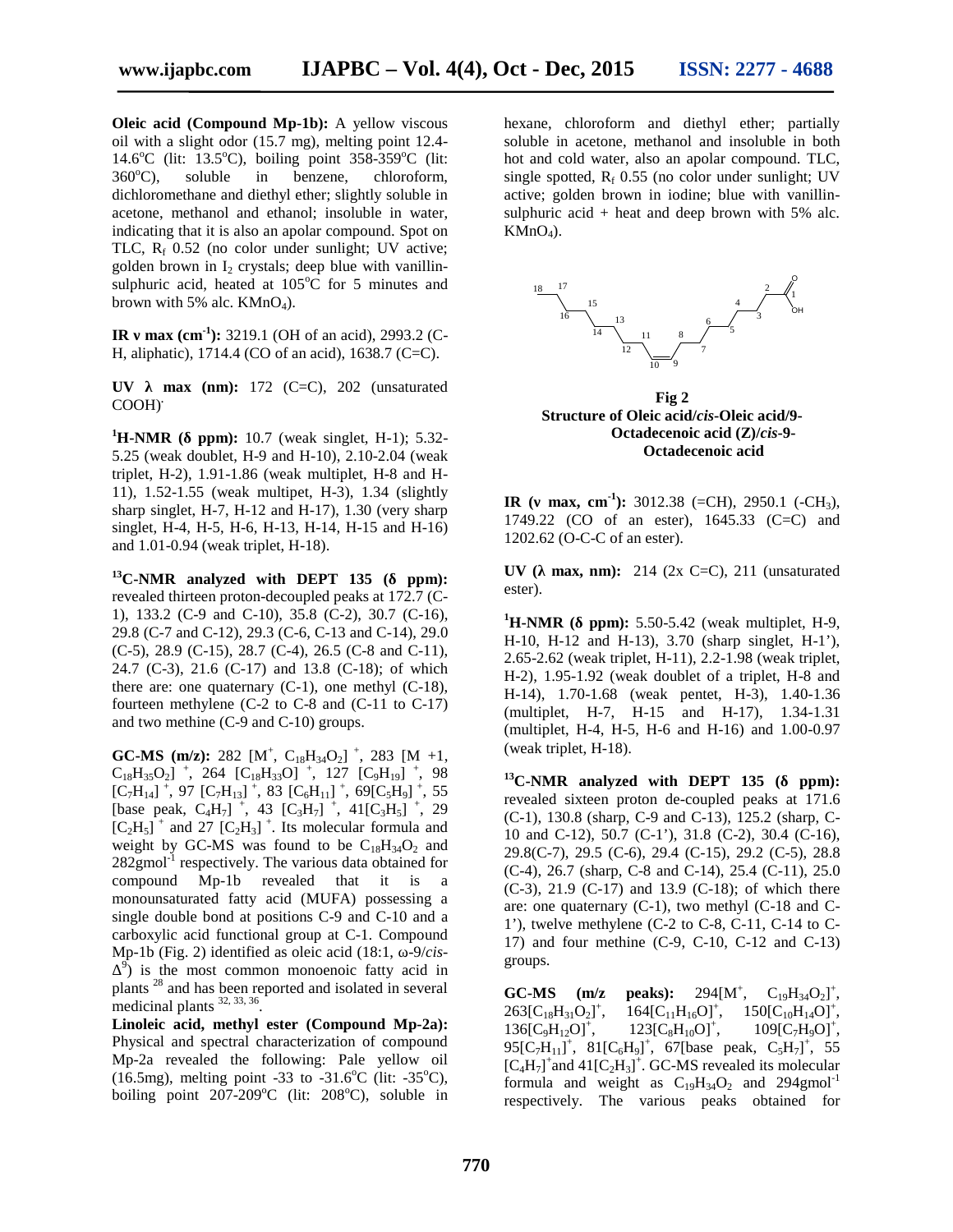compound Mp-2a revealed that it is a diene fatty acid methyl ester possessing two double bonds at positions C-9, C-10, C-12 and C-13 and a methyl carboxylate functional group at C-1. Compound Mp- 2a (Fig. 3) identified as linoleic acid, methyl ester  $(18.2, -6/ -9, cis, cis - \frac{9}{2}, i2)$ , an omega-6 polyunsaturated fatty acid, PUFA derivative of linoleic acid, one of the most common dienoic fatty acids, also known as an essential fatty acid  $2^8$ . Linoleic acid, methyl ester has been reported and isolated in several medicinal plants  $37-40$ . .



**Fig. 3 Structure of Linoleic acid, methyl ester/9, 12- Octadecadienoic acid (Z, Z) methyl ester/Methyl** *cis, cis***-9, 12- Octadecadienoate/ Methyl linoleate**

**Linolenic acid, methyl ester (Compound Mp-2b)** Physical and spectral characterization of compound Mp-2b revealed the following: A colorless viscous oil (18.1mg), melting point -56.2 to -53.1<sup>o</sup>C (lit: -57 <sup>o</sup>C), boiling point 180.5-181.7 <sup>o</sup>C (lit: 182<sup>o</sup>C), soluble in hexane, chloroform and diethyl ether; partially soluble in acetone, methanol and insoluble in both hot and cold water. TLC, single spotted,  $R_f$  0.58 (no color under sunlight; UV active; golden brown in iodine; blue with vanillin-sulphuric acid + heat and deep brown with 5% alc.  $KMnO<sub>4</sub>$ ).

**IR** (max, cm<sup>-1</sup>): 3162.38 (=CH), 1743.29 (CO of an ester) 1648.74 (C=C) and 1216.34 (O-C-C of an ester).

**UV** ( **max, nm):** 221 (3xC=C), 220 (unsaturated

ester).<br>**<sup>1</sup>H-NMR** (ppm): 5.46-5.35 (weak multiplet, H-9, H-10, H-12, H-13, H-15 and H-16), 3.67-3.66 (sharp singlet, H-1'), 2.64-2.61 (weak multiplet, H-11 and H-14), 2.29-2.25 (weak triplet, H-2), 2.05-1.99 (weak multiplet, H-17), 1.95-1.91 (weak multiplet, H-8), 1.71-1.67 (weak pentet, H-3), 1.37-1.32 (weak pentet, H-7), 1.30-1.27 (weak multiplet, H-4, H-5 and H-6) and 1.09-1.04 (weak triplet, H-18).

<sup>13</sup>**C-NMR** analyzed with DEPT 135 (ppm): revealed seventeen proton de-coupled peaks at 172.8 (C-1), 131.4 (C-9), 129.7 (C-16), 129.5 (sharp, C-12 and C-13), 129.1 (C-15), 128.6 (C-10), 51.2 (C-1'), 34.8 (C-2), 31.1 (C-7), 29.9 (C-6), 29.6 (C-5), 29.0 (C-4), 28.3 (C-8), 26.1(sharp, C-11 and C-14), 25.7 (C-3), 19.8 (C-17) and 13.9 (C-18); of which there are: one quaternary  $(C-1)$ , two methyl  $(C-18)$  and  $C-$ 1'), ten methylene (C-2 to C-8, C-11, C-14 and C-17) and six methine (C-9, C-10, C-12, C-13, C-15 and C- 16) groups.

<sup>o</sup> functional group at C-1, like compound Mp-2a.  $\circ$   $\cdot$ **GC-MS** (m/z peaks):  $292[M^+, C_{19}H_{32}O_2]^+$ , 261  $[C_{18}H_{29}O]^+$ ,  $149[C_{10}H_{13}O]^+$ ,  $, \qquad 135[C_9H_{11}O]^+,$  $121[C_8H_9O]^+$ ,  $108[C_7H_8O]^+$ ,  $93[C_7H_9]^+$ , 79[base peak,  $C_6H_7]^+$ ,  $67[C_5H_7]^+$ ,  $55[C_4H_7]^+$  and  $41[C_3H_5]^+$ . GC-MS revealed its molecular formula and weight as  $C_{19}H_{32}O_2$  and 292gmol<sup>-1</sup> respectively. The spectral data obtained for compound Mp-2b revealed that it is a tri-unsaturated/triene fatty acid methyl ester possessing three double bonds at C-9, C-10, C-12, C- 13, C-15 and C-16. It has a methyl carboxylate Compound Mp-2b (Fig. 4) identified as linolenic acid, methyl ester (18:3,  $-3/-6/-9$ , *cis, cis, cis*-<sup>9</sup>, <br><sup>12</sup>, <sup>15</sup>, is an amoge 3 notumentum defity acid  $, \frac{15}{2}$  is an omega-3 polyunsaturated fatty acid, PUFA derivative of -linolenic acid, one of the most

common trienoic fatty acids, also known as an essential fatty acid <sup>28</sup>. Linolenic acid, methyl ester has also been reported and isolated in several medicinal plants  $^{38, 40, 41}$ .



**Fig. 4 Structure of Linolenic acid, methyl ester/9, 12, 15- Octadecatrienoic, (Z, Z, Z) methyl ester/ Methyl-all-cis-9, 12, 15-octadecatrienoate, Methyl linolenate**

The result of this study indicated that the petroleum ether-soluble portion of the methanol extract of the fruits is a rich source of polyunsaturated fatty acids (PUFAs) as well as monounsaturated fatty acids (MUFAs). Moreover, these fatty acids play important role in human growth and development and are positively associated with health and the prevention and treatment of heart disease, arthritis, inflammatory and autoimmune diseases and cancer  $42, 43$ . For instance, edible oils which are rich in unsaturated fatty acids especially, monounsaturated fatty acids are known to lower total and LDL cholesterol,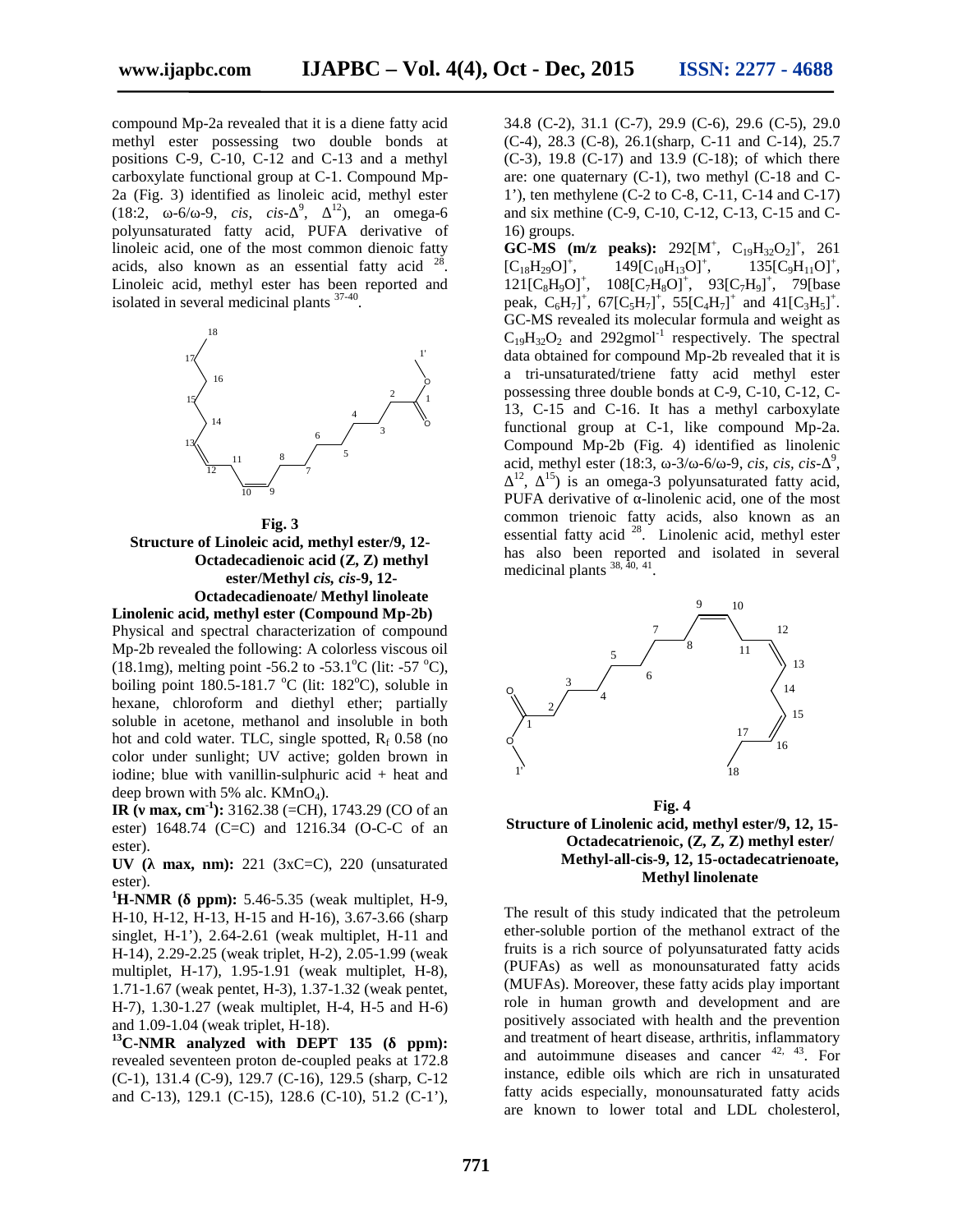triglycerides, increase HDL cholesterol, help controlling blood pressure, impart antithrombotic properties and help improve insulin sensitivity and thus help in reducing the oxidative stress in the human body<sup>42, 43</sup>. They are known to reduce the risk of cardiovascular diseases and to have an immunomodulatory effect on conditions such as rheumatoid arthritis $42, 43$ .

#### **CONCLUSION**

Fractionation, purification and chromatographic separation of the petroleum ether-soluble portion of the methanol fruit extract of *Faidherbia albida* led to

isolation, characterization and structural elucidation of stearic acid (saturated free fatty acid, FFA), oleic acid (unsaturated monoenoic fatty acid, MUFA), linoleic acid, methyl ester (unsaturated dienoic fatty acid methyl ester, FAME) and linolenic acid, methyl ester (unsaturated trienoic fatty acid methyl ester, FAME) from the plant. This is the first report of isolation and characterization of these non polar compounds from the fruits of the plant*.* Further work will focus on the isolation and characterization of polar secondary metabolites from the plant and the bioassay of such isolates will also be determined.

| Table 1                                                                                            |
|----------------------------------------------------------------------------------------------------|
| Fatty acids and fatty acid ester identified in fraction Mp-1 of petroleum ether-soluble portion of |
| fruits of <i>F. albida</i>                                                                         |

| S No               | Name of compound           | Molecular formula | Molecular weight $(gmol^{-1})$ | Base peak | % Abundance |
|--------------------|----------------------------|-------------------|--------------------------------|-----------|-------------|
|                    | Oleic acid                 | $C_{18}H_{34}O_2$ | 282                            | 55.05     | 52.73       |
| $\mathcal{L}$<br>∠ | Stearic acid               | $C_{18}H_{36}O_2$ | 284                            | 73.05     | 18.93       |
|                    | Palmitic acid              | $C_{16}H_{32}O_2$ | 256                            | 88.10     | 16.88       |
| $\overline{4}$     | Stearic acid, methyl ester | $C_{19}H_{38}O_2$ | 298                            | 74.05     | 3.83        |

**Table 2**

**Fatty acid esters identified in fraction Mp-2 of petroleum ether-soluble portion of fruits of** *F. albida*

| S No | Name of compound              | Molecular formula | Molecular weight | Base peak | % Abundance |
|------|-------------------------------|-------------------|------------------|-----------|-------------|
|      |                               |                   | $(gmol^{-1})$    |           |             |
|      | Linoleic acid, methyl ester   | $C_{19}H_{34}O_2$ | 294              | 67.05     | 26.78       |
|      | Linolenic acid, methyl ester  | $C_{19}H_{32}O_2$ | 292              | 79.10     | 11.07       |
|      | Palmitic acid, methyl ester   | $C_{17}H_{34}O_2$ | 270              | 74.05     | 9.53        |
| 4    | Oleic acid, methyl ester      | $C_{19}H_{36}O_2$ | 296              | 55.05     | .50         |
|      | Eicosanoic acid, methyl ester | $C_{21}H_{42}O_2$ | 326              | 74.05     | .08         |

#### **REFERENCES**

- 1. Keay RJ, Onochie CA, Stanfield DP. Nigerian trees. Nigerian National Press Ltd., Apapa, Lagos, 1999, pp. 495.
- 2. Wood PJ. The botany and distribution of *Faidherbia albida*. In: Vandenbeldt, R. J. (ed.), *Faidherbia albida* in the West African semi-arid tropics. Proceedings of a workshop, 22-26 April, 1991, Niamey, Niger; ICRISAT and ICRAF, Patancheru, A. P. 502324, India, 1992, pp. 206.
- 3. Coates PM. Trees of Southern Africa,  $3<sup>rd</sup>$  ed., Stuix, Cape Town, South Africa 2002, pp. 23- 24.
- 4. Orwa C, Mutua A, Kindt R, Jamnadass R, Anthony S. Agroforestry database: a tree reference and selection guide, version 4. 0, World Agro Forestry Centre, Kenya, 2009.
- 5. Wickens GE, Seif El Din AG, Guinko S, Ibrahim N. Role of *Acacia* species in the rural

economy of dry Africa and the near East, FAO-conservation guide, 1995, No. 27.

- 6. Muhammad S, Mushtaq A and Ashfaq A. Chemistry of the medicinal plants of the genus *Acacia*. Hamdard-medicus, 1998; 4(1): 63 - 67
- 7. Gill LS. Medicinal uses of trees and plants in Africa. University of Benin Press, Benin, Nigeria, 1999, pp. 27
- 8. Murunda CT. Use of seed of *Faidherbia albida* (syn. *Acacia albida*) for human consumption during famine periods in the Gokwe communal lands of Zimbabwe, Australian dry zone *Acacia*s for human food, CSIRO, Canberra, Australia, 1992: pp. 93-98.
- 9. Timberlake J, Field guide to the *Acacias* of Zimbabwe, CBC Publishing, Harare, 1990, pp. 160.
- 10. Kubmarawa D, Ajoku GA, Enwerem NM and Okorie DA. Preliminary phytochemical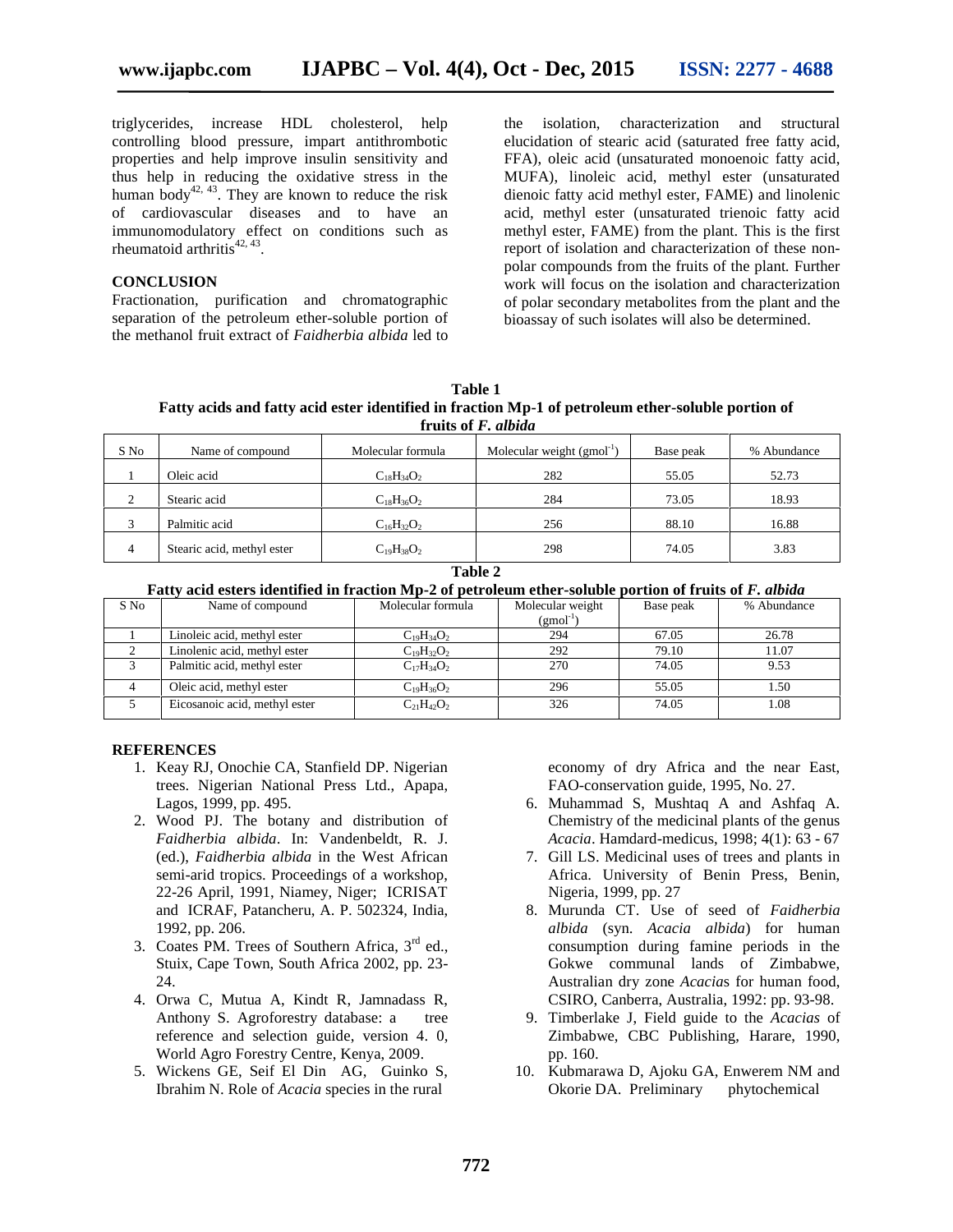and antimicrobial screening of 50 medicinal plants from Nigeria. Afr. J. Biotech, 2007; 6(14): 1690 - 1696.

- 11. Tijani AY, Uguru MO and Salawu OA. Anti pyretic, anti-inflammatory and anti-diarrhoeal properties of *Faidherbia albida* in rats. Afr. J. Biotech, 2008; 7(6): 696 – 700.
- 12. Tijani AY, Uguru MO, Salawu OA, Abubakar A, Onyekwelu NO and Akingbasote JA. Effect of *Faidherbia albida* on biochemical parameters of rats infected with *Trypanosoma brucei brucei*. Afr. J. Pharm Pharmacol, 2009;  $3(1)$ :  $26 - 30$ .
- *13.* Salisu Y, Agunu A, Abubakar MS and Ibrahim G. Hypoglycemic effects of *Acacia albida* del. (Mimosaceae) methanolic root bark extract. Nig. J. Pharm. Sci, 2009; 8(1): 66 – 67.
- 14. Salawu O, Tijani, AB, Nwaeze AA and Agbakwuru A. Antimalarial activity of ethanolic stem bark of *Faidherbia albida* (Del.) a. Chev (Mimosidae) in mice. Scholars Research Library Archives of Applied Sci. Res, 2010; 2(5): 261-268.
- 15. Bazie S, Ayalew A and Woldetsadik K. Antifungal activity of some plant extracts against *Colletotrichum musae* the cause of post harvest banana Anthracnose. J. Plant Pathol. & Microbiol, 2014;  $5: 2 - 6$ .<br>16. Umar I, Mamman A. Nematicidal potential of
- *Faidherbia albida* fruit against *Meloidogyne javanica* on cowpea. Pak. J. Nematol, 2014; 32(1): 77-83.
- 17. Payne WA, Williams JH, MaiMoussa KA and Stern RD. Crop diversification in the Sahel through use of environmental changes near *Faidherbia albida* (Del) A. chev. Crop Sci, 1998; 38(6): 1585 – 1591.
- 18. Vandenbeldt RJ. *Faidherbia albida* in the West African semi-arid tropics (Vandenbeldt, R. J. Ed.). Proceedings of a workshop, 22-26 April, 1991, Niamey, Niger, ICRISAT and ICRAF, Patancheru, A. P. 502324, India, 1992; pp.  $9 - 17$ .
- 19. Calvalho LH, Brandao MGL, Santos-Filho D, Lopes JLC and Krettli AU. Antimalarial activity of crude extracts from Brazilian plants studied *in-vivo* in *Plasmodium berghei*infected mice and *in-vitro* against *Plasmodium falciparum* in culture. Braz. J. Med. and Biol. Res, 1991; 24(11): 1113 – 1123.
- 20. Almahy HA, Nasir OD. Phytochemical and mineral content of the leaves of four Sudanese Acacia species. J. Stored Products and Post and Postharvest Res, 2011; 2(11): 221 – 226.
- 21. Osuntokun OT, Olajubu FA. Comparative study of phytochemical and proximate analysis of seven Nigerian medicinal plants. Appl. Sci. Res. J, 2014; 2(1): 10 – 26.
- 22. Gunstone FD, Taylor GM, Cornelius JA and Hammonds TW. New tropical seed oils II. Component acids of leguminous and other seed oils. J Sci. Food and Agric, 1968; 19(12):  $706 - 709.$
- 23. Ogunbinu AO, Okeniyi S, Flamini G, Cioni PL, Ogunwande IA and Babalola IT. Essential oil composition of *Acacia nilotica* Linn and *Acacia albida* Delile (Leguminosae) from Nigeria. J. Essential Oil Res, 2010; 22(6): 540  $-542.$
- 24. Ruikar A, Torane R, Tambe A, Puranik V and Deshpande N. GC-MS study of a steam volatile matter from *Mimusops elengi*. Int. J. Chem. Tech. Res, 2009; 1(2): 158 – 161.
- 25. Ogunlesi M, Okiei W and Osibote EA. Analysis of the essential oil from the leaves of *Sesamum radiatum,* a potential medication for male infertility factor, by gas chromatography - mass spectrometry. Afr. J. Biotech, 2010;  $9(7): 1060 - 1067.$
- 26. Furniss BS, Hannaford AJ, Smith PWG, Tatchell AR. Vogel's Textbook of Practical Organic Chemistry, 5<sup>th</sup> edition. Longman Group UK Limited, England, 1989; pp. 242.
- 27. Gurr MI, Harwood JL. Fatty acid structure and metabolism, In: Gurr, M. I and Harwood, J. L (eds.), Lipid Biochemistry: an Introduction. Chapman and Hall, London, 1991.
- 28. Rustan AC, Devon CA (2005). Encyclopaedia of Life Sciences. John Wiley and sons Ltd, 2005; pp. 1-7.
- 29. Gunstone FD, Harwood JL, Dijkstra AJ. The lipid handbook with cd-rom,  $3<sup>rd</sup>$  ed. Boca Raton, CRC Press, Florida, 2007.
- 30. Vjas AP, Verma JL and Subrahmanyam N. A review of FAME production processes. Fuel, 2010;  $89(1)$ :  $1 - 9$ .
- 31. Keat NB, Umar RU, Lajis NH, Chen TY, Li TY, Rahmani M and Sukari MA. Chemical constituents from weed species of spermacoce (Rubiaceae). The Malaysian J. Anal. Sci, 2010;  $14(1)$ :  $6 - 11$ .
- 32. Palafox J, Navarrete A, Sacramento-Rivero J, Rubio-Atoche C, Escoffie P and Rocha U. Extraction and characterization of oil from *Moringa oleifera* using supercritical  $CO<sub>2</sub>$  and traditional solvents. Am. J. Anal. Chem, 2012; 3(12A): 946 - 949.
- 33. Devi CK, Murugunathan G and Sundaram R. Isolation and chemical constituents from